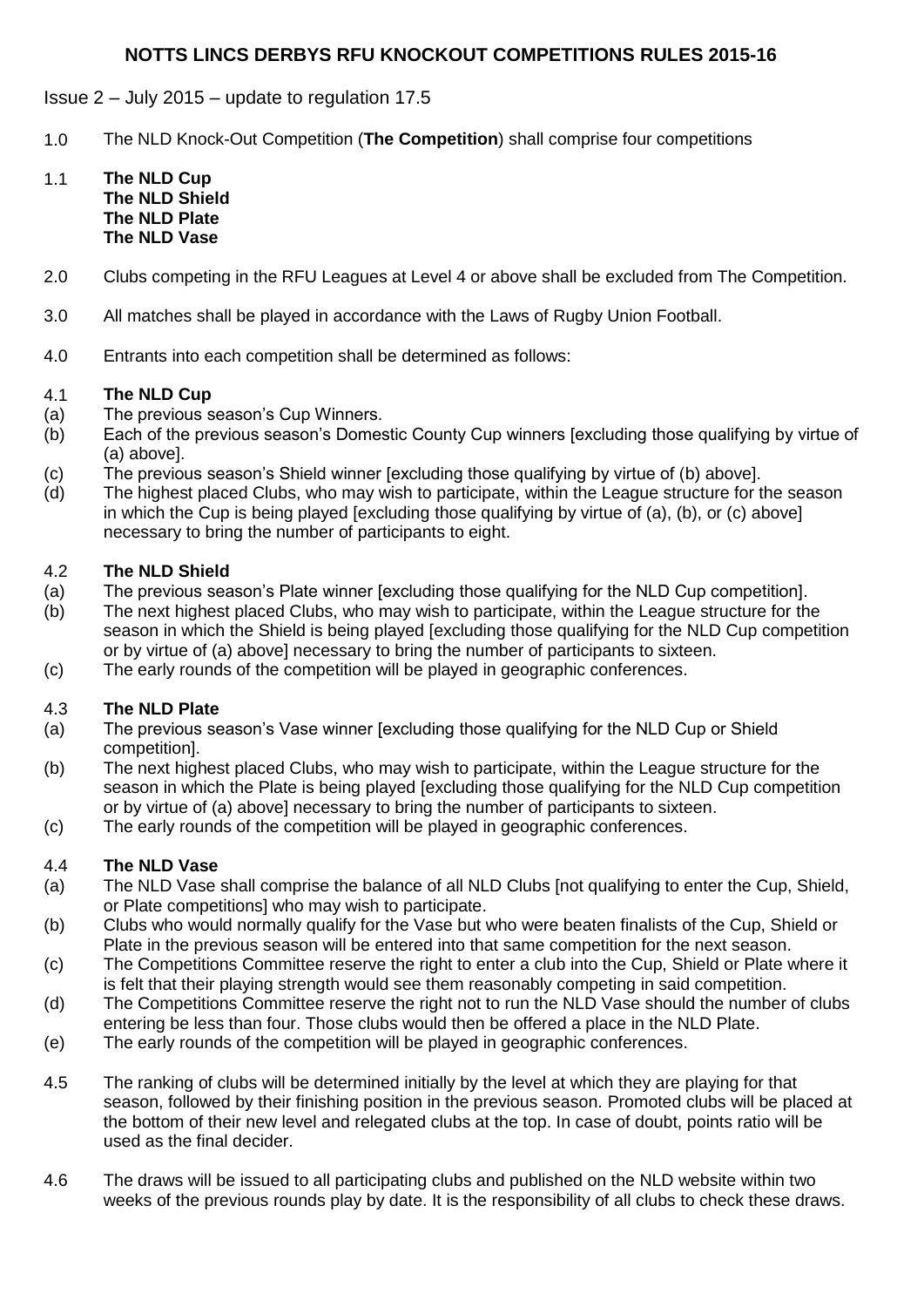- 5.0 Club Eligibility
- 5.1 Only those Clubs that have paid the NLD Annual Subscription and any appropriate Domestic Union annual subscription shall be permitted to play in any competition.
- 5.2 Any club that has been suspended from its Domestic Union knockout competitions may not be eligible for inclusion in that season's NLD knockout competition.
- 6.0 There will be no entry fee. All clubs entering the competition must be members of the Nottinghamshire, Lincolnshire and Derbyshire RFU and the relevant domestic union.
- 6.1 Clubs who do **NOT** wish to enter into The Competition are asked to advise the NLD Competitions Committee Secretary by any of the methods laid out in Rule 20 by the first Friday of June for the following seasons competition.

Cup draws will be e mailed to clubs fixture secretary and uploaded onto the NLD website by the NLD office.

Clubs are to make contact to arrange fixtures by the play by dates stated by the committee. It is both clubs responsibility to make contact and to arrange fixtures, difficulty in contacting a club should be identified to the NLD Competitions Secretary immediately to ensure play by dates are adhered to. Once the clubs have arranged a date they should inform the Competitions Committee Secretary.

- 7.0 No Club shall be permitted to enter more than one competition in any one season.
- 8.0 Player Availability
- 8.1 A player may only play for one Club in any one season in The Competition. Players may not play in The Competition if they hold effective registration [as defined by The English Clubs Championship Rules] for any Club other than the Club that they intend to represent in The Competition. All players must be bona-fide members of the Club they represent in The Competition.
- 8.2 Clubs shall forward a list of their playing squad for each match within 72 hours of completion of the fixture to the Competitions Secretary, either by e-mail to [milleradmiller@aol.com](mailto:milleradmiller@aol.com) or by post to Dave Miller, NLD Competitions Secretary, 37 Rosemary Drive, Alvaston, Derby, DE24 0TA.Match cards are available on the NLD website for this purpose.

The NLD Competitions Committee may at any point refer to the lists of playing squads during the Competition, or after if investigations need to take place. These investigations do not need to be instigated by a club. If a club does not supply its list of players within 72 hours of the fixture being played they may be disqualified from the competition.

- 8.3 Clubs failing to fulfil fixtures may at the discretion of the Competitions Committee be barred from entering competitions in the following season.
- 8.4 Breaches of 8.1 or 8.2 will result in disqualification of the offending club from The Competition and may incur suspension from further season's competitions.
- 9.0 The Vase competition shall include a Preliminary Round as necessary to provide sixteen Clubs in the First Round of the Vase competition.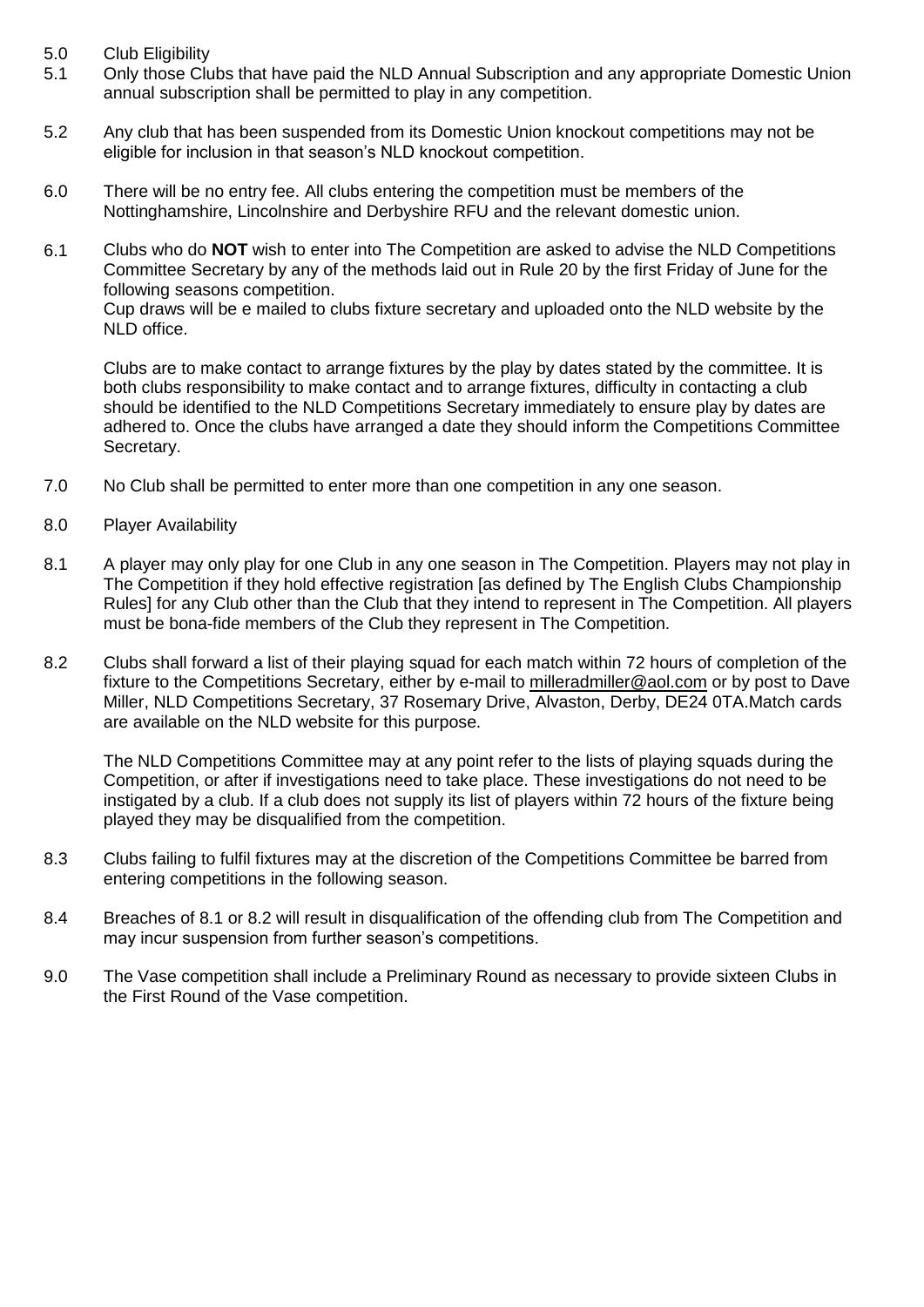- 10.0 Cup, Shield, Plate and Vase competition matches shall all be played before or on the designated dates. In the event of a failure to agree a mutually acceptable date between the two clubs the match will be played on the designated date. All matches will kick off between 2:00 and 3:00 pm unless mutually agreed by the two clubs. The nature of the RFU structured season may mean that league games (scheduled or rearranged) or RFU Midlands knockout games prevent this. The club who cannot fulfil the fixture should immediately inform the Competitions Secretary in this case. In such circumstances the game is to be rearranged and this may include playing on Sunday or midweek. If the clubs cannot agree on a date then the Competitions Committee reserves the right to impose a date. Clubs will be expected to fulfil these rearranged dates and playing strength and unavailability of players is not accepted as a reason as to why a fixture cannot be played.
- 10.1 For the sake of clarification, even if a club has requested an RFU "non-playing" league weekend they may still be required to fulfil an NLD knockout match on this weekend.
- 11.0 All Finals will be played on the date agreed by the NLD Competitions Committee.
- 11.1 In the event of a club being unable to play a final on the designated date due to a re-arranged RFU league or play-off fixture the Committee may agree to the match being played on another date. This will nominally be the evening of the Weds following the designated date unless mutually agreed otherwise by the two clubs and the Committee. In the event of a club being unable to play on the designated date for this reason they should notify the Competitions Secretary at least three weeks before the due date of the finals.
- 12.0 Each round of each competition up to and including the semi-finals shall be the subject of a separate draw. No less than three members of the Competitions Committee shall make all draws.
- 13.0 Determining the Result
- 13.1 If a match is a draw after the completion of 40 minutes of play each way, then extra time of 10 minutes each way shall be played with a 1 minute interval.
- 13.2 If the scores are then still level, the team that has scored the most tries shall be the winner.
- 13.3 If this does not produce a result, then the team that has scored the most goals from tries shall be the winner.
- 13.4 In all but the final, if none of the above produces a winner, the visiting side (as defined by the initial draw) shall go forward to the next round.
- 13.5 In the final, in the event of rules 13.1 to 13.3 failing to produce a winner, the trophy shall be shared, and where appropriate, a coin will be tossed to decide which side is proposed for competitions in the following season.
- 13.6 If any fixture is unable to be played through to a conclusion for any reason (e.g. weather, serious injury, etc.) the NLD Competitions Committee will determine whether the score at the time of the stoppage will stand or the fixture will be replayed.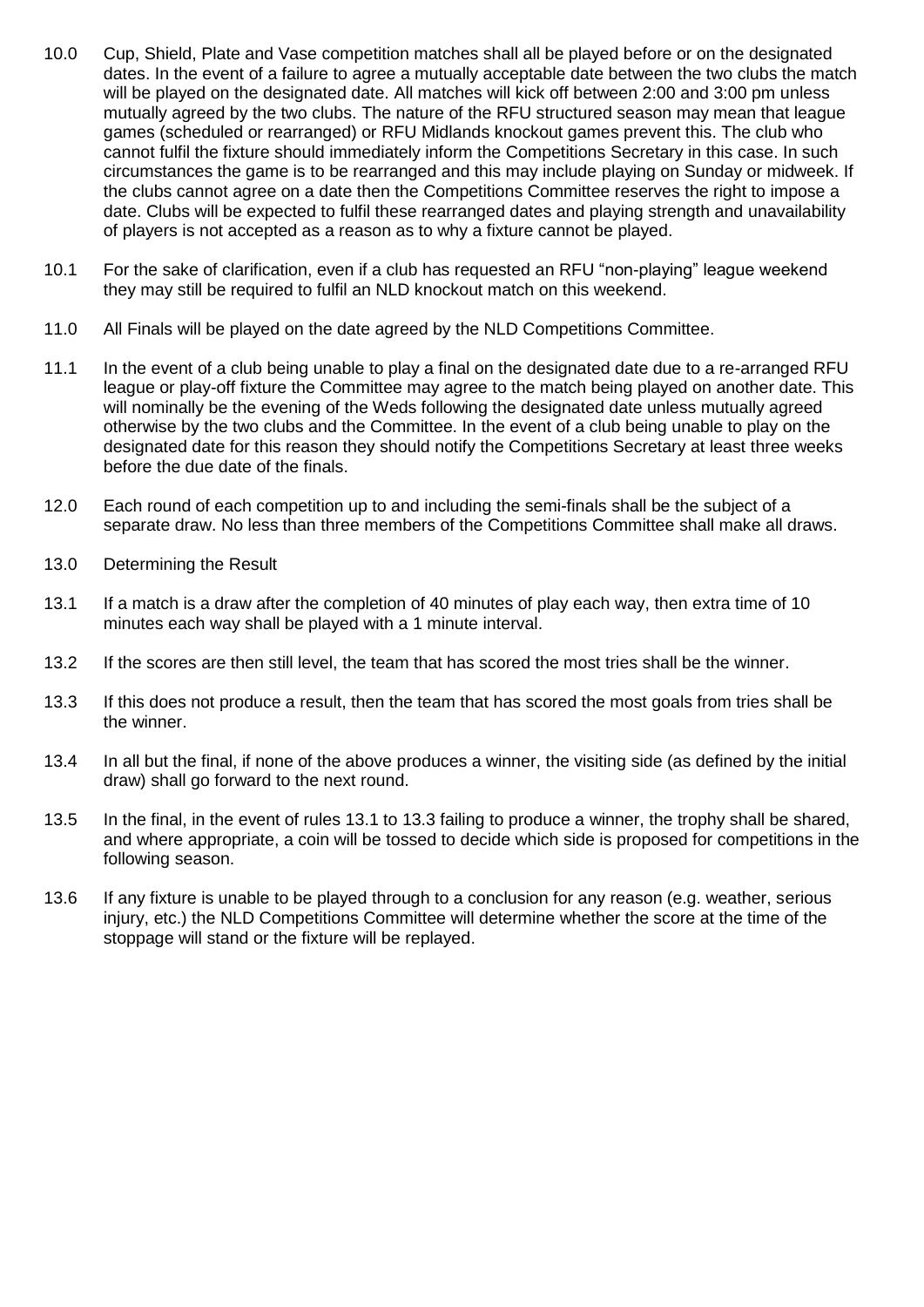13.7 Any appeal pertaining to the result of an NLD knockout match must be lodged with the Competitions Secretary within 5 days of the match being played. Such an appeal must be in writing and must detail the reasons for the appeal. Any appeal outside this time frame will be deemed to be "timed out".

Any appeal pertaining to the mandating of a date or venue for a particular match must be lodged with the Competitions Secretary within the timescales stated in the decision document. Any appeal outside this time frame will be deemed to be "timed out".

Any appeal pertaining to the result of a match shall be accompanied by a cheque for £50 made payable to "NLD Rugby Football Union". This shall be returned uncashed in the event of the appeal being successful.

On receipt of any valid appeal the Competitions Committee Chairman and two other Committee members shall form an Appeals Committee to adjudicate. The Appeals Committee will receive background information from the Competitions Secretary and will accept written submissions from the clubs involved via the Competitions Secretary.

The decision of the Appeals Committee is binding and there is **no further right of appeal.**

- 14.0 NLDRFU Referees Society is responsible for the appointment of referees to all matches. In addition, at the request of the Competitions Committee, the Society has the authority to appoint "teams of three" to any match with the two assistant referees having full authority in accordance with the Laws of the Game. Clubs should not appoint referees to matches without written agreement of the Competitions Secretary.
- 15.0 In the event of a clash of colours, the Home team shall be responsible for changing its colours.
- 16.0 In the event of a clash of colours in any Final, the team holding the higher place in the RFU League structure, at that time, shall be responsible for changing its colours. Where neither club is in the RFU League structure, the team travelling the shorter distance to the Final venue from its home ground shall be responsible for changing its colours.
- 17.0 In all rounds of the competitions other than the finals not more than three replacements or substitutes (eight interchanges) are permitted for the Cup and Shield and not more than five replacements or substitutes (ten interchanges) for the Plate and Vase. In the finals seven replacements or substitutes are permitted (twelve interchanges). If it is a double header with a league fixture the league regulations will apply to the entire match, including extra time if played.
- 17.1 In the interests of safety each team playing in each match in the competitions must have at least five players in their nominated match squad, all at least eighteen years old, who are suitably trained and experienced to be capable of playing in the front row to ensure on the first or second occasions (whether due to injury or consequent to a player(s) being temporarily suspended or ordered off) that a front row player is required to be replaced, the team can continue to safely play with contested scrums.
- 17.2 If in a match on the first or second occasion any front row player requires to be replaced and his team cannot provide a suitably trained and experienced replacement player at least eighteen years old to play in such a position in the front row to enable the teams to continue to safely play with contested scrums the referee, having made enquiry of and confirmed of this fact with the Captain (or such other person nominated by the club as the manger or person responsible for the team), the match shall continue with uncontested scrums and will be subject to Regulation 17.6 below.
- 17.3 Subject only to the proviso contained in Regulation 17.4 below if in any match in a competition on the third or subsequent occasion any front row player requires to be replaced and his team cannot provide a suitably trained and experienced replacement player to enable the teams to safely play with contested scrums the referee, having made enquiry of and confirmed of this fact with the Captain (or such other person nominated by the club as the manger or person responsible for the team), the match shall continue with uncontested scrums, and subject to Regulation 17.6 below, the result will stand.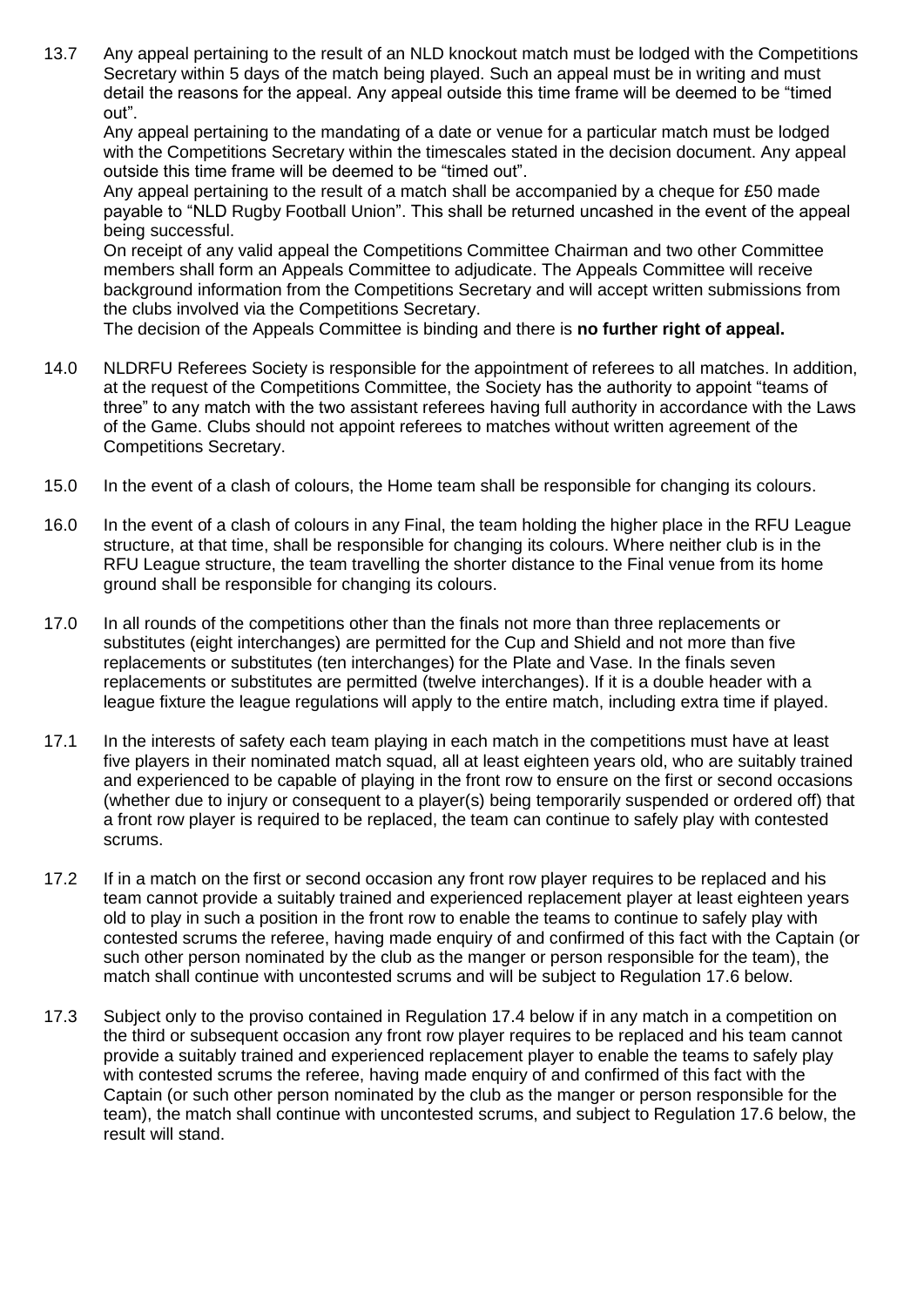- 17.4 Where a player or players is/are temporarily suspended from the field of play (which includes a blood injury) which creates a third or subsequent occasion that a front row player needs to be replaced and his team cannot provide a replacement or other suitably trained and experienced player to enable the teams to safely play with contested scrums the referee, having made enquiry of and confirmed of this fact with the Captain (or such other person nominated by the club as the manger or person responsible for the team), of the side affected the match shall continue with uncontested scrums (but such uncontested scrums shall only continue for the duration of the temporary suspension). The match result will not be deemed to be invalidated by reason of part of it being played with uncontested scrums.
- 17.5 If, on any occasion the referee has to order uncontested scrums due to a lack of suitably trained and experienced front row players then the team causing this shall not be allowed to replace the player leaving the field. For the sake of doubt, this still applies even if the team have interchanges remaining. *It is the responsibility of the team causing uncontested scrums to ensure that the player is not replaced. Failure to comply may result in sanctions up to and including disqualification from the competition.*
- 17.6 The Competitions Committee will review the circumstances in every case where a match in a competition is completed with, or contains a period of uncontested scrums. The NLD Competitions Committee shall have the final decision on the result of the match and all such decisions shall be binding on all participants. It is the responsibility of both clubs to contact the Competitions Secretary in such a situation advising of:
	- When during game uncontested scrums were called
	- The reasons for uncontested scrums being called
	- The points score at that time
	- The referee's name and phone number
	- The final outcome of the match

This information must be forwarded to the Competitions Secretary within 24 hours of the game being played.

The Competitions Committee will let the clubs know of their decision within 48 hours of the information being received.

18.0 All matches, unless agreed by the NLD Competitions Committee, shall be resolved before or on the specified date. In the event of a mutually acceptable "early" date not being agreed the match shall be played on the specified date. It is the responsibility of each club to provide a side and replacements to fulfil the fixtures by the allotted date for the round they are playing in. If clubs cannot mutually agree a date the match will be played on a date determined by the NLD Competitions Committee, failure to fulfil the fixture on that date will result in elimination from the competition of one or both clubs.

In the event of a dispute between clubs the Competitions Committee Chairman and two other Committee members shall form an Appeals Committee to adjudicate. Members will be chosen to reflect County representatives other than those of the clubs in dispute plus another representative from the committee independent of any league of those of the clubs in dispute. The Appeals Committee will receive background information from the Competitions Secretary and will accept written submissions from the clubs involved via the Competitions Secretary.

The Appeals Committee may consult additional members of the Competition Committee in arriving at their decision.

The decision of the Appeals Committee is binding and there is **no further right of appeal.**

18.1 In the event of the Home team pitch being unplayable; it shall be the Home team's responsibility to find alternative playing facilities; if necessary, by the use of the Away team's facilities. The following order of priorities shall apply Home ground / Alternative Home ground / Away ground / Alternative Away ground

18.2 In the event that, despite the clearly demonstrated efforts of both teams, the match cannot be played, the Away team (as defined by the initial draw) shall go forward to the next round.